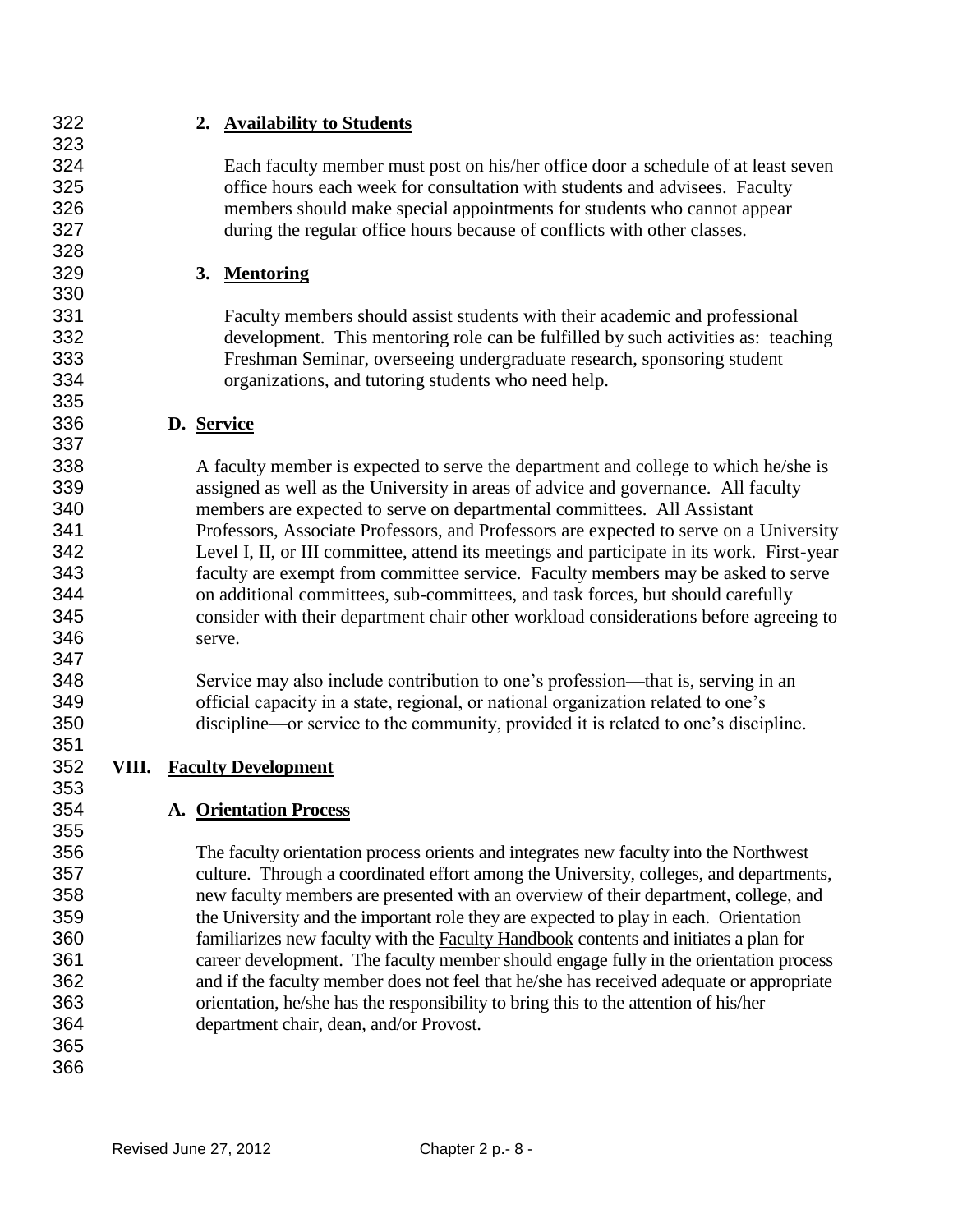## **B. Professional Development**

 Northwest's professional development process includes an annual faculty evaluation, 370 with more comprehensive reviews at the  $3<sup>rd</sup>$  and  $5<sup>th</sup>$  years for tenure-track faculty, mentoring from the chair and senior faculty, and training and development opportunities to enhance a faculty member's capabilities and ability to contribute to Northwest's continuous development.

## **1. Faculty Evaluation**

# **a. The System**

 Northwest's faculty evaluation system is based on the premise that quality instructional programs are enhanced when evaluation focuses on individual and team accomplishments and strategies for continuous improvement. The teaching of all faculty is evaluated, in accord with their department, rank, and assignment. As a result, each department will maintain and review an annual evaluation plan for each faculty member. Each plan is based on the department's criteria for teaching, scholarship, student support, and service. The faculty member must demonstrate that he/she has met or exceeded the criteria. The range of percentages that may be applied toward teaching, scholarship, student support, and service are set and communicated in writing as part of the annual evaluation process by the department chair in consultation with the faculty member.

#### **b. Administration of the Evaluation of Faculty**

 The department chair, in consultation with the college dean, is responsible for the evaluation of faculty members. The chair's evaluation may include consultation with peers and visits to classes taught as a part of the review process and will consider student opinion of teaching effectiveness and other materials the faculty member may wish to include. Documentation relating to the faculty evaluations will be filed in the office of the respective College Dean.

# **c. Additional Evaluation Issues**

 1) Departments have the responsibility to develop and assign weights to the criteria for each of the areas in which a faculty member will be evaluated. The criteria and weights should reflect the mission of the department as well as future directions for faculty growth. Departments will be responsible for reviewing, modifying and enhancing the quality of their evaluation criteria on an annual basis and will submit a report of the results of any changes made to the Provost through the respective college dean for review and approval. Also, any modifications to the plan must be included for approval in accord with the calendar prepared by the Provost.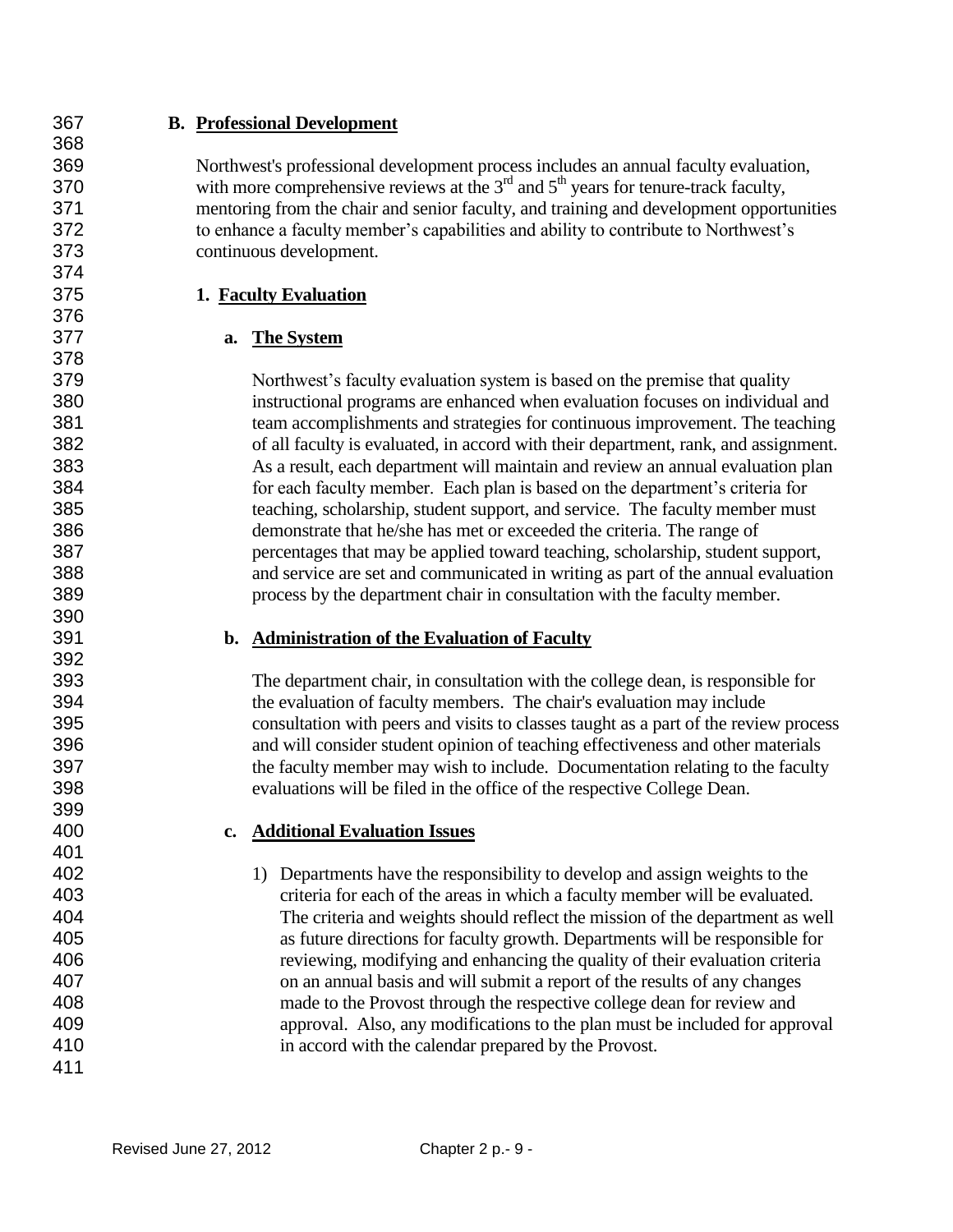| 412<br>413 |    | 2) These criteria will guide the assessment of performance of the faculty<br>members evaluated.                                                     |
|------------|----|-----------------------------------------------------------------------------------------------------------------------------------------------------|
| 414        |    |                                                                                                                                                     |
| 415        |    | 3) Department evaluation procedures will include a self-evaluation component.                                                                       |
| 416        |    |                                                                                                                                                     |
| 417        |    | 4) The evaluation system will recognize the differences in responsibilities for                                                                     |
| 418        |    | faculty on different types of contracts and for those who are serving in                                                                            |
| 419        |    | departments participating in the Faculty Professional Development process.                                                                          |
| 420        |    | Tenure track and tenured faculty will be evaluated on their performance in                                                                          |
| 421        |    | the areas of teaching, scholarship, student support, and service. Faculty                                                                           |
| 422        |    | members holding term or non-tenure contracts may choose to have most or                                                                             |
| 423        |    | all of their contract responsibilities in the area of teaching and student                                                                          |
| 424        |    | support and will be evaluated accordingly.                                                                                                          |
| 425        |    |                                                                                                                                                     |
| 426        |    | 5) Faculty shall establish professional goals at the beginning of each evaluation                                                                   |
| 427        |    | year. Percentages devoted to each work load category (i.e., teaching,                                                                               |
| 428        |    | scholarship, student support, service) are determined and a list of individual                                                                      |
| 429        |    | goals should be created in the context of departmental, college, and                                                                                |
| 430        |    | University goals.                                                                                                                                   |
| 431        |    |                                                                                                                                                     |
| 432        | 6) | As a part of the continuous improvement process, student opinion is valued                                                                          |
| 433        |    | and students are provided the opportunity to evaluate their experience in as                                                                        |
| 434        |    | many classes as possible near the end of each term. The process and                                                                                 |
| 435        |    | instructions to students should be standardized to the extent possible,                                                                             |
| 436        |    | guaranteeing anonymity to the student and assuring integrity in the process.                                                                        |
| 437        |    | All general education courses must be evaluated each term regardless of the                                                                         |
| 438        |    | rank of a faculty member. Faculty who are not tenured should administer                                                                             |
| 439        |    | surveys to students in all courses every term. Tenured faculty seeking any                                                                          |
| 440        |    | future promotion should administer surveys to students every term. Tenured                                                                          |
| 441        |    | faculty who are not seeking a future promotion shall administer surveys to                                                                          |
| 442        |    | students in a minimum of one course per term in addition to any general                                                                             |
| 443        |    | education courses.                                                                                                                                  |
| 444        |    |                                                                                                                                                     |
| 445        |    | 7) Student survey results are used for discussion with the chair to allow faculty                                                                   |
| 446        |    | members to analyze their strengths and weaknesses and develop strategies                                                                            |
| 447        |    | for improvement; to evaluate faculty teaching for promotion and tenure                                                                              |
| 448        |    | decisions; and, aggregated with other faculty member results, to track                                                                              |
| 449        |    | teaching performance at the department and college levels.                                                                                          |
| 450<br>451 |    |                                                                                                                                                     |
| 452        |    | 8) Each full-time and part-time faculty member will receive an annual                                                                               |
|            |    | evaluation regarding his/her performance at Northwest Missouri State                                                                                |
| 453<br>454 |    | University. Exceptions will be made for tenured Professors who will be                                                                              |
| 455        |    | evaluated every third year. In departments with more than one tenured<br>Professor, evaluations will be divided so that approximately equal numbers |
| 456        |    | of tenured Professors will be evaluated each year. This evaluation shall                                                                            |
| 457        |    | include a conference with the department chair at which time evaluation                                                                             |
|            |    |                                                                                                                                                     |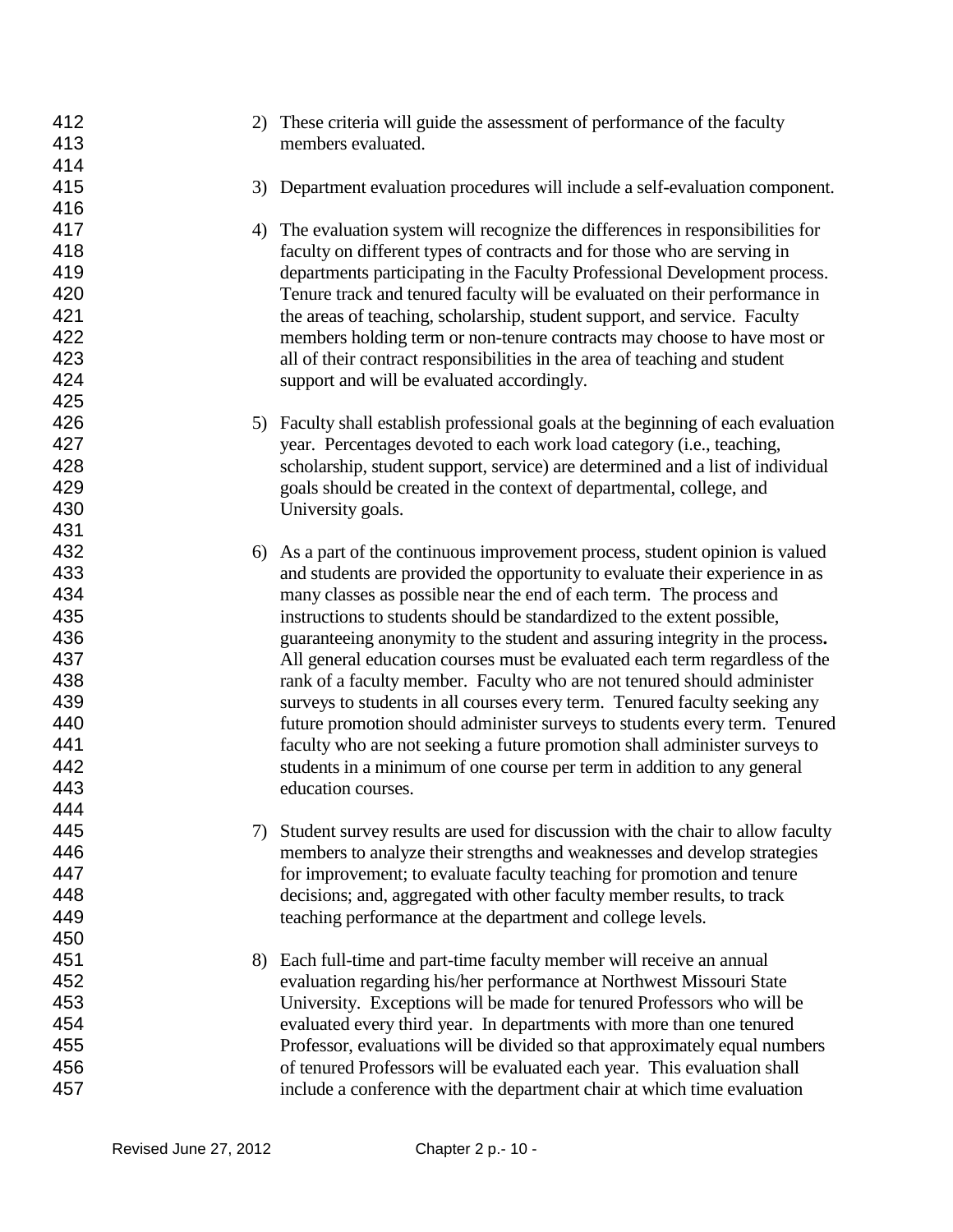| 458<br>459 | criteria, information on performance and the faculty member's goals will be<br>reviewed at the time designated within the Provosts' operations calendar.                  |
|------------|---------------------------------------------------------------------------------------------------------------------------------------------------------------------------|
| 460        |                                                                                                                                                                           |
| 461        | 9) In promotion and tenure reviews, the faculty member must demonstrate that                                                                                              |
| 462        | he/she meets or exceeds the criteria in an application that provides sufficient                                                                                           |
| 463        | documentation. The Faculty Committee on Rank and Promotion, the                                                                                                           |
| 464        | Faculty Welfare Committee, and the Provost's Office will jointly offer                                                                                                    |
| 465        | workshops and information to guide faculty members in the preparation of                                                                                                  |
| 466        | applications.                                                                                                                                                             |
| 467        |                                                                                                                                                                           |
| 468        | 10) Faculty members who have administrative responsibilities will be evaluated                                                                                            |
| 469        | as an administrator by their supervisor for that portion of their work load.                                                                                              |
| 470        | The minimum percentages for teaching, scholarship, student support and                                                                                                    |
| 471        | service may be reduced within the departmental plans to account for an                                                                                                    |
| 472        | administrative load.                                                                                                                                                      |
| 473        |                                                                                                                                                                           |
| 474        | 11) The department chair shall make available evaluation criteria to candidates                                                                                           |
| 475        | for positions within the respective department's faculty. Likewise, during the                                                                                            |
| 476        | first trimester of a faculty member's first year of employment, the department                                                                                            |
| 477        | chair will review in detail the department's faculty evaluation criteria.                                                                                                 |
| 478        |                                                                                                                                                                           |
| 479        | 2. Third and Fifth Year Reviews                                                                                                                                           |
| 480        |                                                                                                                                                                           |
| 481        | Full-time tenure track faculty will be advised in writing of their progress by the                                                                                        |
| 482        | college dean at the end of their $3rd$ and $5th$ years of service. In addition, all senior                                                                                |
| 483        | faculty who will vote on tenure will participate in this review and offer improvement                                                                                     |
| 484        | recommendations to the faculty member. For further information regarding tenure                                                                                           |
| 485        | see Section IX. These reviews are primarily designed to provide information on the                                                                                        |
| 486        | faculty member's progress toward tenure.                                                                                                                                  |
| 487        |                                                                                                                                                                           |
| 488        | 3. Mentoring                                                                                                                                                              |
| 489        |                                                                                                                                                                           |
| 490        | Each new faculty member will be encouraged to have a mentor, assigned from within                                                                                         |
| 491        | or outside the faculty member's department. Mentoring duties may include advice on                                                                                        |
| 492        | instruction, advisement, scholarship, student support, service, tenure and promotion,                                                                                     |
| 493        | and yearly evaluation, as well as other institutional procedures and processes. The                                                                                       |
| 494        | chair and other members of the department are encouraged to assist the new faculty                                                                                        |
| 495<br>496 | member and the mentor in these matters. If the faculty member does not feel that                                                                                          |
| 497        | he/she is receiving adequate or appropriate mentoring, he/she has the responsibility to<br>bring this to the attention of his/her department chair, dean, and/or Provost. |
| 498        |                                                                                                                                                                           |
| 499        | 4. Training and Development Opportunities                                                                                                                                 |
| 500        |                                                                                                                                                                           |
| 501        | Faculty members are expected to grow in their profession during their careers at                                                                                          |
| 502        | Northwest. There are internal and external opportunities to assist in this process.                                                                                       |
| 503        | These include faculty development days, Northwest fellowships, Culture of Quality                                                                                         |
|            |                                                                                                                                                                           |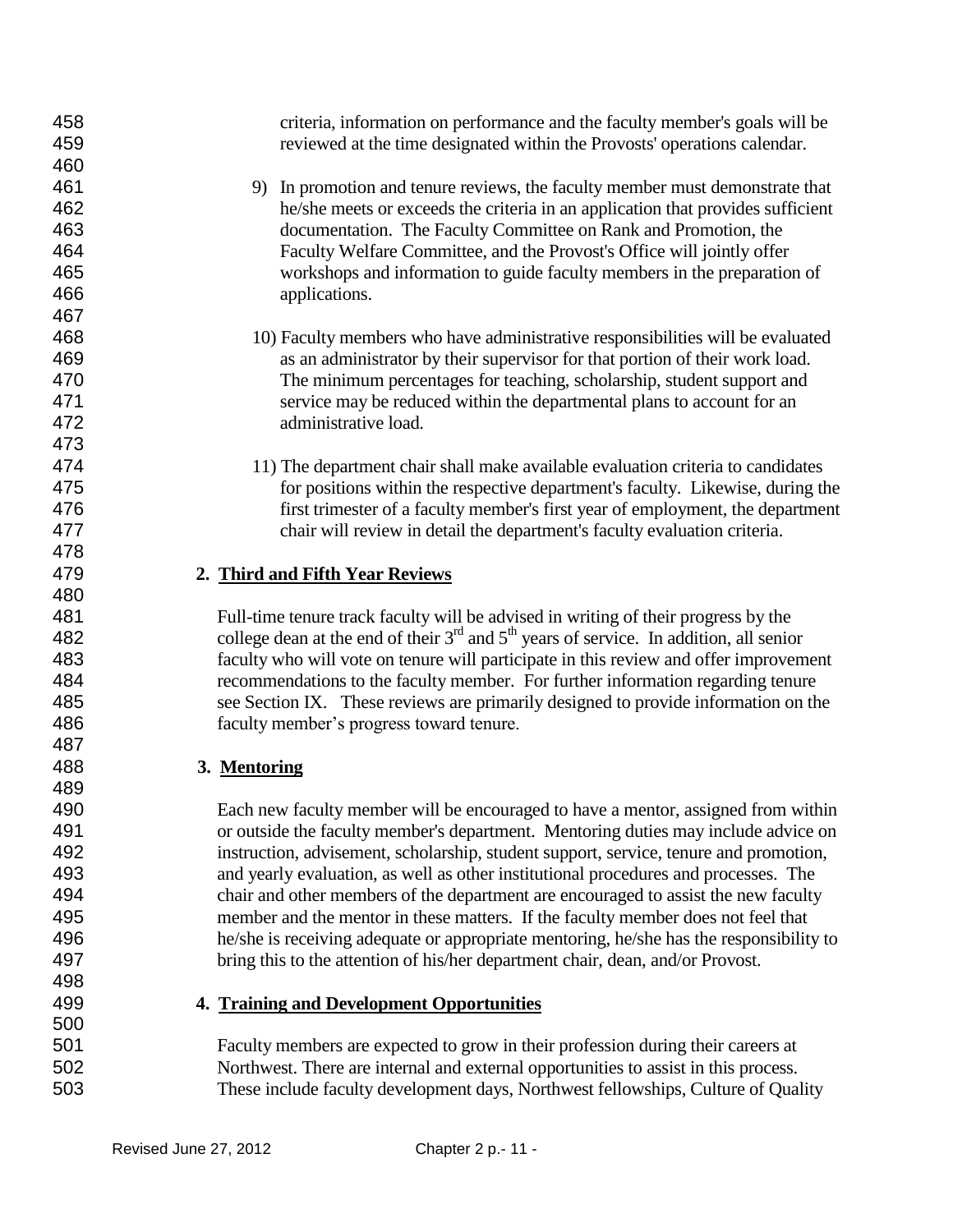funds, opportunities with the Center of Information Technology in Education (CITE), workshops, videoconferences, Faculty Welfare workshops and a mentor's guidance. If the faculty member does not feel these resources are being made available to him/her at a sufficient level, he/she has the responsibility to make this known to the department chair, dean, and/or Provost.

 Departments, colleges, and the University support training and development opportunities through financial support, reassigned time, and encouragement to implement new ideas. Three specific opportunities for extended training and development include sabbatical, educational and exchange leaves. Faculty are encouraged to request support for these leaves. Chairs and deans should provide leadership and guidance and promote applications by their faculty.

## **C. Faculty Development Leaves**

## **1. Sabbaticals**

 The University encourages faculty to develop themselves professionally through sabbaticals, educational leaves, and exchange leaves. It will support as many leaves that meet established criteria as funding allows. To be eligible for funding, leaves must have the potential to contribute tangibly to a faculty member's professional development and/or University goals. The number of leaves with salary granted during any one year will be determined by the budget and actions of the Board of Regents. Sabbatical leaves will be considered under the following guidelines:

- **a.** Tenured faculty who have served six years without a sabbatical become eligible for sabbatical for their seventh year.
- **b.** Applications are submitted to the faculty member's department chair, dean, and the Provost on or before November 20 of the academic year prior to the year for which the leave is requested. Each application will be reviewed by the faculty member's department chair, appropriate dean, and the Provost. A detailed statement of the purpose of the leave and projected outcomes must be included in the application. All applicants will be notified in writing of the final decision regarding their applications by the Provost.
- **c.** Sabbatical leaves are not an entitlement; they are granted for purposes that enhance attainment of the University's mission, and advance the individual faculty member's professional growth. Following the sabbatical leave, the faculty member will submit to the Provost and to the appropriate department chair and college dean a report of professional activities while on leave. In addition, the faculty member, upon the completion of the sabbatical, will be responsible for presenting his or her findings to the University at large and to other interested parties.
- **d.** Sabbatical leaves are not granted to pursue advanced degrees.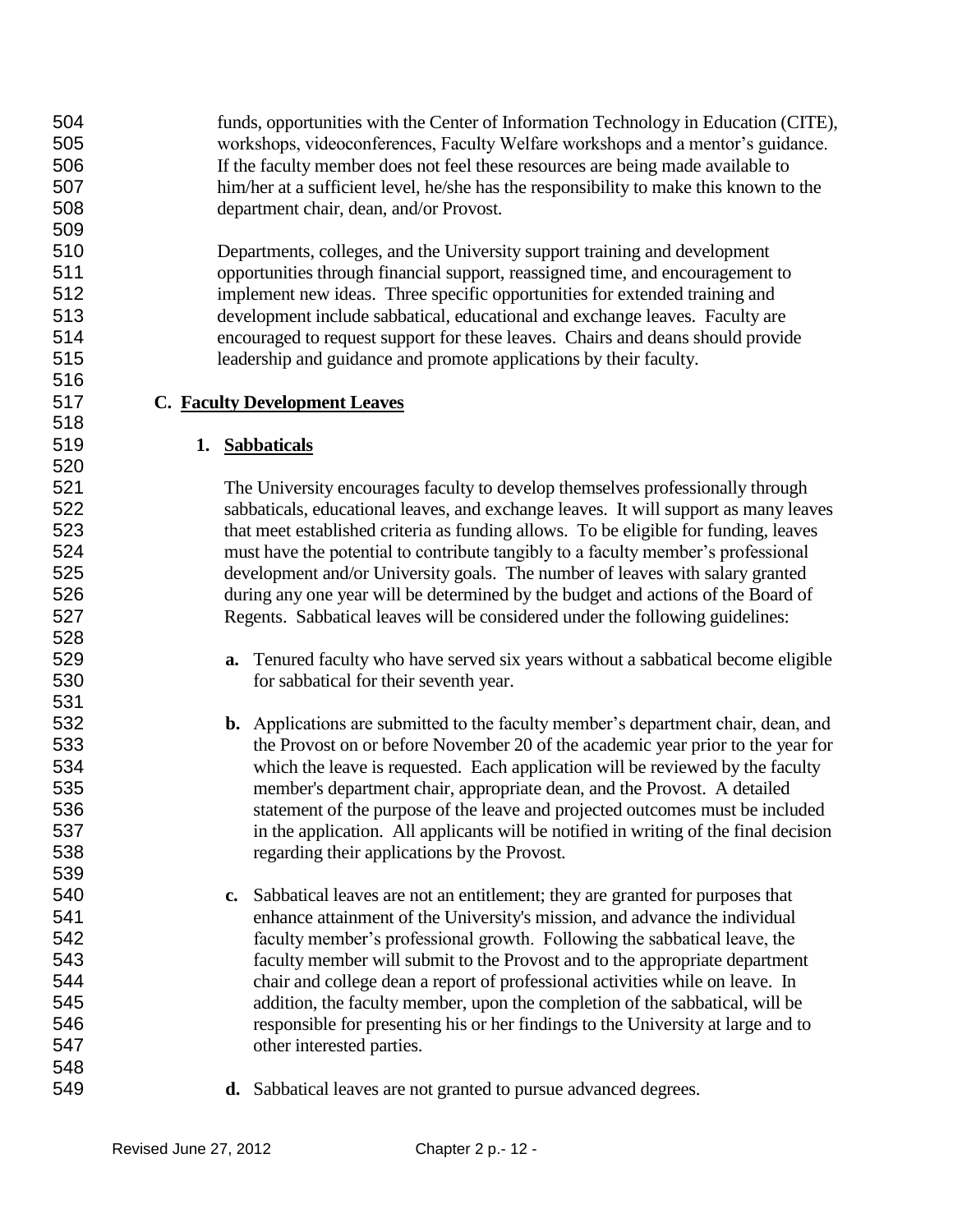| 551<br>Salary for the period of the leave will be one-half academic year at full pay or<br>e.<br>552<br>one academic year at half pay. Faculty members on sabbatical leave will<br>553<br>participate in the retirement program and will have their fringe benefits paid by<br>554<br>the University at the same rate as if they were not on leave.<br>555<br>556<br>In computing years of service that apply toward eligibility for promotion and<br>f.<br>557<br>salary consideration, the time spent on sabbatical leave will be counted as full-<br>558<br>time service.<br>559<br>560<br><b>g.</b> Faculty members on leave will be evaluated in accord with their agreed upon<br>561<br>assignment during the leave period.<br>562<br>563<br><b>h.</b> Faculty granted a sabbatical leave with pay shall agree to serve at least two more<br>564<br>consecutive academic years on the faculty of Northwest, and will be required to<br>565<br>sign legal documents assuring fulfillment of this commitment.<br>566<br>567<br>The Board of Regents reserves the right in its sole discretion to refuse a request<br>i.<br>568<br>for leave.<br>569<br>570<br>2. Educational Leaves<br>571<br>572<br>Only full-time, ranked faculty are eligible for educational leave. Leaves for ranked<br>573<br>faculty members to return to graduate school to work toward an advanced degree<br>574<br>require a positive recommendation by the President and Board of Regents approval.<br>575<br>The Board of Regents reserves the right to refuse to grant a leave request in any case.<br>576<br>Educational leaves are subject to the following guidelines:<br>577<br>a. In recognition of at least three years of continuous service, members of the<br>578<br>579<br>faculty may be granted educational leave not to exceed the equivalent of one<br>580<br>academic year. Applications for extensions without pay may be considered.<br>581<br>582<br><b>b.</b> Applications for educational leaves shall be submitted no later than November<br>583<br>20 of the year prior to the academic year for which the leave is requested. A<br>584<br>detailed statement of the purpose of the leave which will include the name of the<br>585<br>institution to be attended and a statement of anticipated progress toward<br>586<br>degree/program completion to be made during the period of the leave must be<br>587<br>attached to the application. All applicants will be notified in writing of the final<br>588<br>decision.<br>589<br>590<br>The purpose of the leave must be for attendance at an accredited institution of<br>$\mathbf{c}$ . | 550 |                                                                         |
|-----------------------------------------------------------------------------------------------------------------------------------------------------------------------------------------------------------------------------------------------------------------------------------------------------------------------------------------------------------------------------------------------------------------------------------------------------------------------------------------------------------------------------------------------------------------------------------------------------------------------------------------------------------------------------------------------------------------------------------------------------------------------------------------------------------------------------------------------------------------------------------------------------------------------------------------------------------------------------------------------------------------------------------------------------------------------------------------------------------------------------------------------------------------------------------------------------------------------------------------------------------------------------------------------------------------------------------------------------------------------------------------------------------------------------------------------------------------------------------------------------------------------------------------------------------------------------------------------------------------------------------------------------------------------------------------------------------------------------------------------------------------------------------------------------------------------------------------------------------------------------------------------------------------------------------------------------------------------------------------------------------------------------------------------------------------------------------------------------------------------------------------------------------------------------------------------------------------------------------------------------------------------------------------------------------------------------------------------------------------------------------------------------------------------------------------------------------------------------------------------------------------------------------------------------------------------------------------------------------------------------------------------------|-----|-------------------------------------------------------------------------|
|                                                                                                                                                                                                                                                                                                                                                                                                                                                                                                                                                                                                                                                                                                                                                                                                                                                                                                                                                                                                                                                                                                                                                                                                                                                                                                                                                                                                                                                                                                                                                                                                                                                                                                                                                                                                                                                                                                                                                                                                                                                                                                                                                                                                                                                                                                                                                                                                                                                                                                                                                                                                                                                     |     |                                                                         |
|                                                                                                                                                                                                                                                                                                                                                                                                                                                                                                                                                                                                                                                                                                                                                                                                                                                                                                                                                                                                                                                                                                                                                                                                                                                                                                                                                                                                                                                                                                                                                                                                                                                                                                                                                                                                                                                                                                                                                                                                                                                                                                                                                                                                                                                                                                                                                                                                                                                                                                                                                                                                                                                     |     |                                                                         |
|                                                                                                                                                                                                                                                                                                                                                                                                                                                                                                                                                                                                                                                                                                                                                                                                                                                                                                                                                                                                                                                                                                                                                                                                                                                                                                                                                                                                                                                                                                                                                                                                                                                                                                                                                                                                                                                                                                                                                                                                                                                                                                                                                                                                                                                                                                                                                                                                                                                                                                                                                                                                                                                     |     |                                                                         |
|                                                                                                                                                                                                                                                                                                                                                                                                                                                                                                                                                                                                                                                                                                                                                                                                                                                                                                                                                                                                                                                                                                                                                                                                                                                                                                                                                                                                                                                                                                                                                                                                                                                                                                                                                                                                                                                                                                                                                                                                                                                                                                                                                                                                                                                                                                                                                                                                                                                                                                                                                                                                                                                     |     |                                                                         |
|                                                                                                                                                                                                                                                                                                                                                                                                                                                                                                                                                                                                                                                                                                                                                                                                                                                                                                                                                                                                                                                                                                                                                                                                                                                                                                                                                                                                                                                                                                                                                                                                                                                                                                                                                                                                                                                                                                                                                                                                                                                                                                                                                                                                                                                                                                                                                                                                                                                                                                                                                                                                                                                     |     |                                                                         |
|                                                                                                                                                                                                                                                                                                                                                                                                                                                                                                                                                                                                                                                                                                                                                                                                                                                                                                                                                                                                                                                                                                                                                                                                                                                                                                                                                                                                                                                                                                                                                                                                                                                                                                                                                                                                                                                                                                                                                                                                                                                                                                                                                                                                                                                                                                                                                                                                                                                                                                                                                                                                                                                     |     |                                                                         |
|                                                                                                                                                                                                                                                                                                                                                                                                                                                                                                                                                                                                                                                                                                                                                                                                                                                                                                                                                                                                                                                                                                                                                                                                                                                                                                                                                                                                                                                                                                                                                                                                                                                                                                                                                                                                                                                                                                                                                                                                                                                                                                                                                                                                                                                                                                                                                                                                                                                                                                                                                                                                                                                     |     |                                                                         |
|                                                                                                                                                                                                                                                                                                                                                                                                                                                                                                                                                                                                                                                                                                                                                                                                                                                                                                                                                                                                                                                                                                                                                                                                                                                                                                                                                                                                                                                                                                                                                                                                                                                                                                                                                                                                                                                                                                                                                                                                                                                                                                                                                                                                                                                                                                                                                                                                                                                                                                                                                                                                                                                     |     |                                                                         |
|                                                                                                                                                                                                                                                                                                                                                                                                                                                                                                                                                                                                                                                                                                                                                                                                                                                                                                                                                                                                                                                                                                                                                                                                                                                                                                                                                                                                                                                                                                                                                                                                                                                                                                                                                                                                                                                                                                                                                                                                                                                                                                                                                                                                                                                                                                                                                                                                                                                                                                                                                                                                                                                     |     |                                                                         |
|                                                                                                                                                                                                                                                                                                                                                                                                                                                                                                                                                                                                                                                                                                                                                                                                                                                                                                                                                                                                                                                                                                                                                                                                                                                                                                                                                                                                                                                                                                                                                                                                                                                                                                                                                                                                                                                                                                                                                                                                                                                                                                                                                                                                                                                                                                                                                                                                                                                                                                                                                                                                                                                     |     |                                                                         |
|                                                                                                                                                                                                                                                                                                                                                                                                                                                                                                                                                                                                                                                                                                                                                                                                                                                                                                                                                                                                                                                                                                                                                                                                                                                                                                                                                                                                                                                                                                                                                                                                                                                                                                                                                                                                                                                                                                                                                                                                                                                                                                                                                                                                                                                                                                                                                                                                                                                                                                                                                                                                                                                     |     |                                                                         |
|                                                                                                                                                                                                                                                                                                                                                                                                                                                                                                                                                                                                                                                                                                                                                                                                                                                                                                                                                                                                                                                                                                                                                                                                                                                                                                                                                                                                                                                                                                                                                                                                                                                                                                                                                                                                                                                                                                                                                                                                                                                                                                                                                                                                                                                                                                                                                                                                                                                                                                                                                                                                                                                     |     |                                                                         |
|                                                                                                                                                                                                                                                                                                                                                                                                                                                                                                                                                                                                                                                                                                                                                                                                                                                                                                                                                                                                                                                                                                                                                                                                                                                                                                                                                                                                                                                                                                                                                                                                                                                                                                                                                                                                                                                                                                                                                                                                                                                                                                                                                                                                                                                                                                                                                                                                                                                                                                                                                                                                                                                     |     |                                                                         |
|                                                                                                                                                                                                                                                                                                                                                                                                                                                                                                                                                                                                                                                                                                                                                                                                                                                                                                                                                                                                                                                                                                                                                                                                                                                                                                                                                                                                                                                                                                                                                                                                                                                                                                                                                                                                                                                                                                                                                                                                                                                                                                                                                                                                                                                                                                                                                                                                                                                                                                                                                                                                                                                     |     |                                                                         |
|                                                                                                                                                                                                                                                                                                                                                                                                                                                                                                                                                                                                                                                                                                                                                                                                                                                                                                                                                                                                                                                                                                                                                                                                                                                                                                                                                                                                                                                                                                                                                                                                                                                                                                                                                                                                                                                                                                                                                                                                                                                                                                                                                                                                                                                                                                                                                                                                                                                                                                                                                                                                                                                     |     |                                                                         |
|                                                                                                                                                                                                                                                                                                                                                                                                                                                                                                                                                                                                                                                                                                                                                                                                                                                                                                                                                                                                                                                                                                                                                                                                                                                                                                                                                                                                                                                                                                                                                                                                                                                                                                                                                                                                                                                                                                                                                                                                                                                                                                                                                                                                                                                                                                                                                                                                                                                                                                                                                                                                                                                     |     |                                                                         |
|                                                                                                                                                                                                                                                                                                                                                                                                                                                                                                                                                                                                                                                                                                                                                                                                                                                                                                                                                                                                                                                                                                                                                                                                                                                                                                                                                                                                                                                                                                                                                                                                                                                                                                                                                                                                                                                                                                                                                                                                                                                                                                                                                                                                                                                                                                                                                                                                                                                                                                                                                                                                                                                     |     |                                                                         |
|                                                                                                                                                                                                                                                                                                                                                                                                                                                                                                                                                                                                                                                                                                                                                                                                                                                                                                                                                                                                                                                                                                                                                                                                                                                                                                                                                                                                                                                                                                                                                                                                                                                                                                                                                                                                                                                                                                                                                                                                                                                                                                                                                                                                                                                                                                                                                                                                                                                                                                                                                                                                                                                     |     |                                                                         |
|                                                                                                                                                                                                                                                                                                                                                                                                                                                                                                                                                                                                                                                                                                                                                                                                                                                                                                                                                                                                                                                                                                                                                                                                                                                                                                                                                                                                                                                                                                                                                                                                                                                                                                                                                                                                                                                                                                                                                                                                                                                                                                                                                                                                                                                                                                                                                                                                                                                                                                                                                                                                                                                     |     |                                                                         |
|                                                                                                                                                                                                                                                                                                                                                                                                                                                                                                                                                                                                                                                                                                                                                                                                                                                                                                                                                                                                                                                                                                                                                                                                                                                                                                                                                                                                                                                                                                                                                                                                                                                                                                                                                                                                                                                                                                                                                                                                                                                                                                                                                                                                                                                                                                                                                                                                                                                                                                                                                                                                                                                     |     |                                                                         |
|                                                                                                                                                                                                                                                                                                                                                                                                                                                                                                                                                                                                                                                                                                                                                                                                                                                                                                                                                                                                                                                                                                                                                                                                                                                                                                                                                                                                                                                                                                                                                                                                                                                                                                                                                                                                                                                                                                                                                                                                                                                                                                                                                                                                                                                                                                                                                                                                                                                                                                                                                                                                                                                     |     |                                                                         |
|                                                                                                                                                                                                                                                                                                                                                                                                                                                                                                                                                                                                                                                                                                                                                                                                                                                                                                                                                                                                                                                                                                                                                                                                                                                                                                                                                                                                                                                                                                                                                                                                                                                                                                                                                                                                                                                                                                                                                                                                                                                                                                                                                                                                                                                                                                                                                                                                                                                                                                                                                                                                                                                     |     |                                                                         |
|                                                                                                                                                                                                                                                                                                                                                                                                                                                                                                                                                                                                                                                                                                                                                                                                                                                                                                                                                                                                                                                                                                                                                                                                                                                                                                                                                                                                                                                                                                                                                                                                                                                                                                                                                                                                                                                                                                                                                                                                                                                                                                                                                                                                                                                                                                                                                                                                                                                                                                                                                                                                                                                     |     |                                                                         |
|                                                                                                                                                                                                                                                                                                                                                                                                                                                                                                                                                                                                                                                                                                                                                                                                                                                                                                                                                                                                                                                                                                                                                                                                                                                                                                                                                                                                                                                                                                                                                                                                                                                                                                                                                                                                                                                                                                                                                                                                                                                                                                                                                                                                                                                                                                                                                                                                                                                                                                                                                                                                                                                     |     |                                                                         |
|                                                                                                                                                                                                                                                                                                                                                                                                                                                                                                                                                                                                                                                                                                                                                                                                                                                                                                                                                                                                                                                                                                                                                                                                                                                                                                                                                                                                                                                                                                                                                                                                                                                                                                                                                                                                                                                                                                                                                                                                                                                                                                                                                                                                                                                                                                                                                                                                                                                                                                                                                                                                                                                     |     |                                                                         |
|                                                                                                                                                                                                                                                                                                                                                                                                                                                                                                                                                                                                                                                                                                                                                                                                                                                                                                                                                                                                                                                                                                                                                                                                                                                                                                                                                                                                                                                                                                                                                                                                                                                                                                                                                                                                                                                                                                                                                                                                                                                                                                                                                                                                                                                                                                                                                                                                                                                                                                                                                                                                                                                     |     |                                                                         |
|                                                                                                                                                                                                                                                                                                                                                                                                                                                                                                                                                                                                                                                                                                                                                                                                                                                                                                                                                                                                                                                                                                                                                                                                                                                                                                                                                                                                                                                                                                                                                                                                                                                                                                                                                                                                                                                                                                                                                                                                                                                                                                                                                                                                                                                                                                                                                                                                                                                                                                                                                                                                                                                     |     |                                                                         |
|                                                                                                                                                                                                                                                                                                                                                                                                                                                                                                                                                                                                                                                                                                                                                                                                                                                                                                                                                                                                                                                                                                                                                                                                                                                                                                                                                                                                                                                                                                                                                                                                                                                                                                                                                                                                                                                                                                                                                                                                                                                                                                                                                                                                                                                                                                                                                                                                                                                                                                                                                                                                                                                     |     |                                                                         |
|                                                                                                                                                                                                                                                                                                                                                                                                                                                                                                                                                                                                                                                                                                                                                                                                                                                                                                                                                                                                                                                                                                                                                                                                                                                                                                                                                                                                                                                                                                                                                                                                                                                                                                                                                                                                                                                                                                                                                                                                                                                                                                                                                                                                                                                                                                                                                                                                                                                                                                                                                                                                                                                     |     |                                                                         |
|                                                                                                                                                                                                                                                                                                                                                                                                                                                                                                                                                                                                                                                                                                                                                                                                                                                                                                                                                                                                                                                                                                                                                                                                                                                                                                                                                                                                                                                                                                                                                                                                                                                                                                                                                                                                                                                                                                                                                                                                                                                                                                                                                                                                                                                                                                                                                                                                                                                                                                                                                                                                                                                     |     |                                                                         |
|                                                                                                                                                                                                                                                                                                                                                                                                                                                                                                                                                                                                                                                                                                                                                                                                                                                                                                                                                                                                                                                                                                                                                                                                                                                                                                                                                                                                                                                                                                                                                                                                                                                                                                                                                                                                                                                                                                                                                                                                                                                                                                                                                                                                                                                                                                                                                                                                                                                                                                                                                                                                                                                     |     |                                                                         |
|                                                                                                                                                                                                                                                                                                                                                                                                                                                                                                                                                                                                                                                                                                                                                                                                                                                                                                                                                                                                                                                                                                                                                                                                                                                                                                                                                                                                                                                                                                                                                                                                                                                                                                                                                                                                                                                                                                                                                                                                                                                                                                                                                                                                                                                                                                                                                                                                                                                                                                                                                                                                                                                     |     |                                                                         |
|                                                                                                                                                                                                                                                                                                                                                                                                                                                                                                                                                                                                                                                                                                                                                                                                                                                                                                                                                                                                                                                                                                                                                                                                                                                                                                                                                                                                                                                                                                                                                                                                                                                                                                                                                                                                                                                                                                                                                                                                                                                                                                                                                                                                                                                                                                                                                                                                                                                                                                                                                                                                                                                     |     |                                                                         |
|                                                                                                                                                                                                                                                                                                                                                                                                                                                                                                                                                                                                                                                                                                                                                                                                                                                                                                                                                                                                                                                                                                                                                                                                                                                                                                                                                                                                                                                                                                                                                                                                                                                                                                                                                                                                                                                                                                                                                                                                                                                                                                                                                                                                                                                                                                                                                                                                                                                                                                                                                                                                                                                     |     |                                                                         |
|                                                                                                                                                                                                                                                                                                                                                                                                                                                                                                                                                                                                                                                                                                                                                                                                                                                                                                                                                                                                                                                                                                                                                                                                                                                                                                                                                                                                                                                                                                                                                                                                                                                                                                                                                                                                                                                                                                                                                                                                                                                                                                                                                                                                                                                                                                                                                                                                                                                                                                                                                                                                                                                     |     |                                                                         |
|                                                                                                                                                                                                                                                                                                                                                                                                                                                                                                                                                                                                                                                                                                                                                                                                                                                                                                                                                                                                                                                                                                                                                                                                                                                                                                                                                                                                                                                                                                                                                                                                                                                                                                                                                                                                                                                                                                                                                                                                                                                                                                                                                                                                                                                                                                                                                                                                                                                                                                                                                                                                                                                     |     |                                                                         |
|                                                                                                                                                                                                                                                                                                                                                                                                                                                                                                                                                                                                                                                                                                                                                                                                                                                                                                                                                                                                                                                                                                                                                                                                                                                                                                                                                                                                                                                                                                                                                                                                                                                                                                                                                                                                                                                                                                                                                                                                                                                                                                                                                                                                                                                                                                                                                                                                                                                                                                                                                                                                                                                     |     |                                                                         |
|                                                                                                                                                                                                                                                                                                                                                                                                                                                                                                                                                                                                                                                                                                                                                                                                                                                                                                                                                                                                                                                                                                                                                                                                                                                                                                                                                                                                                                                                                                                                                                                                                                                                                                                                                                                                                                                                                                                                                                                                                                                                                                                                                                                                                                                                                                                                                                                                                                                                                                                                                                                                                                                     |     |                                                                         |
|                                                                                                                                                                                                                                                                                                                                                                                                                                                                                                                                                                                                                                                                                                                                                                                                                                                                                                                                                                                                                                                                                                                                                                                                                                                                                                                                                                                                                                                                                                                                                                                                                                                                                                                                                                                                                                                                                                                                                                                                                                                                                                                                                                                                                                                                                                                                                                                                                                                                                                                                                                                                                                                     |     |                                                                         |
|                                                                                                                                                                                                                                                                                                                                                                                                                                                                                                                                                                                                                                                                                                                                                                                                                                                                                                                                                                                                                                                                                                                                                                                                                                                                                                                                                                                                                                                                                                                                                                                                                                                                                                                                                                                                                                                                                                                                                                                                                                                                                                                                                                                                                                                                                                                                                                                                                                                                                                                                                                                                                                                     |     |                                                                         |
|                                                                                                                                                                                                                                                                                                                                                                                                                                                                                                                                                                                                                                                                                                                                                                                                                                                                                                                                                                                                                                                                                                                                                                                                                                                                                                                                                                                                                                                                                                                                                                                                                                                                                                                                                                                                                                                                                                                                                                                                                                                                                                                                                                                                                                                                                                                                                                                                                                                                                                                                                                                                                                                     | 591 | higher learning or otherwise adding to one's professional competence or |
| usefulness in a manner approved by the President or his/her designee. When a                                                                                                                                                                                                                                                                                                                                                                                                                                                                                                                                                                                                                                                                                                                                                                                                                                                                                                                                                                                                                                                                                                                                                                                                                                                                                                                                                                                                                                                                                                                                                                                                                                                                                                                                                                                                                                                                                                                                                                                                                                                                                                                                                                                                                                                                                                                                                                                                                                                                                                                                                                        | 592 |                                                                         |
| faculty member is granted a leave for the purpose of attending an institution of                                                                                                                                                                                                                                                                                                                                                                                                                                                                                                                                                                                                                                                                                                                                                                                                                                                                                                                                                                                                                                                                                                                                                                                                                                                                                                                                                                                                                                                                                                                                                                                                                                                                                                                                                                                                                                                                                                                                                                                                                                                                                                                                                                                                                                                                                                                                                                                                                                                                                                                                                                    | 593 |                                                                         |
| higher learning, the faculty member must enroll on a full-time basis.                                                                                                                                                                                                                                                                                                                                                                                                                                                                                                                                                                                                                                                                                                                                                                                                                                                                                                                                                                                                                                                                                                                                                                                                                                                                                                                                                                                                                                                                                                                                                                                                                                                                                                                                                                                                                                                                                                                                                                                                                                                                                                                                                                                                                                                                                                                                                                                                                                                                                                                                                                               | 594 |                                                                         |
|                                                                                                                                                                                                                                                                                                                                                                                                                                                                                                                                                                                                                                                                                                                                                                                                                                                                                                                                                                                                                                                                                                                                                                                                                                                                                                                                                                                                                                                                                                                                                                                                                                                                                                                                                                                                                                                                                                                                                                                                                                                                                                                                                                                                                                                                                                                                                                                                                                                                                                                                                                                                                                                     | 595 |                                                                         |